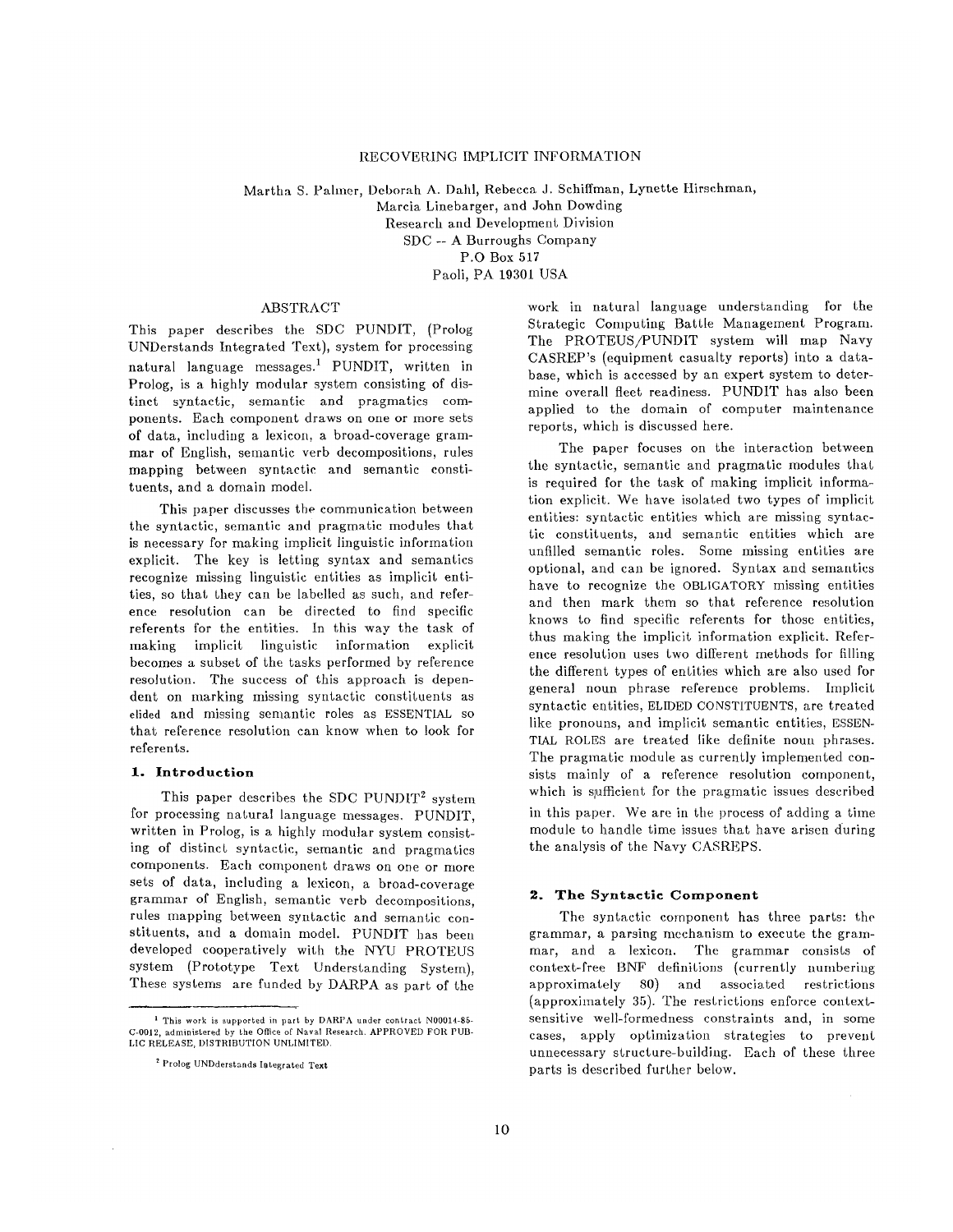### **2.1. Grammar Coverage**

The grammar covers declarative sentences, questions, and sentence fragments. The rules for fragments enable the grammar to parse the 'telegraphic" style characteristic of message traffic, such as *disk drive down,* and *has select lock.* The present grammar parses sentence adjuncts, conjunction, relative clauses, complex complement structures, and a wide variety of nominal structures, including compound nouns, nominalized verbs and embedded clauses.

The syntax produces a detailed surface structure parse of each sentence (where 'sentence'' is understood to mean the string of words occurring between two periods, whether a full sentence or a fragment). This surface structure is converted into an "intermediate representation" which regularizes the syntactic parse. That is, it eliminates surface structure detail not required for the semantic tasks of enforcing selectional restrictions and developing the final representation of the information content of the sentence. An important part of regularization involves mapping fragment structures onto canonical verbsubject-object patterns, with missing elements flagged. For example, the **tvo** fragment consists of a **tensed** verb + object as in *Replaced spindle motor.* Regularization of this fragment, for example, maps the **tvo** sYntactic structure into a verb+ subject+ object structure:

# *verb(replace),subject(X),object(Y)*

As shown here, verb becomes instantiated with the surface verb, e.g., *replace* while the arguments of the **subject and object** terms are variables. The semantic information derived from the noun phrase object *spindle motor* becomes associated with Y. The absence of a surface subject constituent results in a lack of semantic information pertaining to  $X$ . This lack causes the semantic and pragmatic components to provide a semantic filler for the missing subject using general pragmatic principles and specific domain knowledge.

### **2.2. Parsing**

The grammar uses the Restriction Grammar parsing framework [Hirschman1982, Hirschman1985], which is a logic grammar with facilities for writing and maintaining large grammars. Restrict:on Grammar is a descendent of Sager's string grammar [Sager1981]. It uses a top-down left-to-right parsing strategy, augmented by dynamic rule pruning for efficient parsing [Dowding1986]. In addition, it uses a meta:grammatical approach to generate definitions for a full range of co-ordinate conjunction structures [Hirschman1986].

### **2.3. Lexical Processing**

The lexicon contains several thousand entries related to the particular subdomain of equipment maintenance. It is a modified version of the LSP lexicon with words classified as to part of speech and subcategorized in limited ways (e.g., verbs are subcategorized for their complement types). It also handles multi-word idioms, dates, times and part numbers. The lexicon can be expanded by means of an interactive lexical entry program.

The lexical processor reduces morphological variants to a single root form which is stored with each entry. For example, the form *has* is transformed to the root form *have* in *Has select lack.* In addition, this facility is useful in handling abbreviations: the term *awp* is regularized to the multi-word expression *waiting ~for ^part.* This expression in turn is regularized to the root form *wait'for'part* which takes as a direct object a particular part or part number, as in *is awp 2155-6147.* 

Multi-word expressions, which are typical of jargon in specialized domains, are handled as single lexical items. This includes expressions such as *disk drive* **or** *select lock,* whose meaning within a particular domain is often not readily computed from its component parts. Handling such frozen expressions as 'idioms" reduces parse times and number of ambiguities.

Another feature of the lexical processing is the ease with which special forms (such as part numbers or dates) can be handled. A special 'forms grammar", written as a definite clause grammar[Pereira1980] can parse part numbers, as in *awaiting part 2155- 6147,* or complex date and time expressions, as in *disk drive up at 11/17-1286.* During parsing, the forms grammar performs a well-formedness check on these expressions and assigns them their appropriate lexical category.

# **3. Semantics**

There are two separate components that perform semantic analysis, NOUN PHRASE SEMANTICS and CLAUSE SEMANTICS. They are each called after parsing the relevant syntactic structure to test semantic well-formedness while producing partial semantic representations. Clause semantics is based on Inference Driven Semantic Analysis [Palmer1985] which decomposes verbs into component meanings and fills their semantic roles with syntactic constituents. A KNOWLEDGE BASE, the formalization of each domain into logical terms, SEMANTIC PREDI-CATES, is essential for the effective application of Inference Driven Semantic Analysis, and for the final production of a text representation. The result of the semantic analysis is a set of PARTIALLY instantiated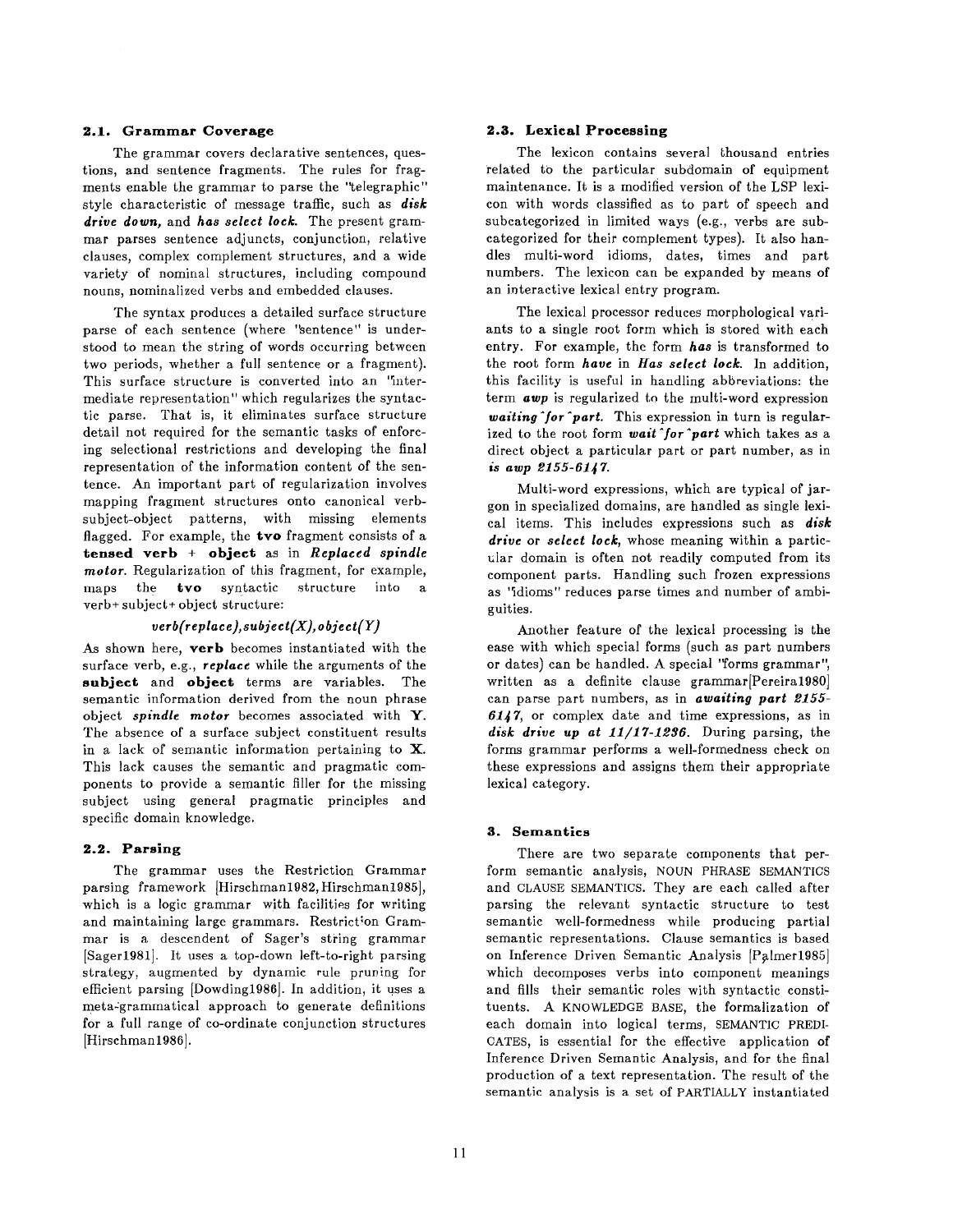Semantic predicates which is similar to a frame representation. To produce this representation, the semantic components share access to a knowledge base, the DOMAIN MODEL, that contains generic descriptions of the domain elements corresponding to the lexical entries. The model includes a detailed representation of the types of assemblies that these elements can occur in. The semantic components are designed to work independently of the particular model, and rely on an interface to ensure a welldefined interaction with the domain model. The domain model, noun phrase semantics and clause semantics are all explained in more detail in the following three subsections.

# **3.1. Domain Model**

The domain currently being modelled by SDC is the Maintenance Report domain. The texts being analyzed are actual maintenance reports as they are called into the Burroughs Telephone Tracking System by the field engineers and typed in by the telephone operator. These reports give information about the customer who has the problem, specific symptoms of the problem, any actions take by the field engineer to try and correct the problem, and success or failure of such actions. The goal of the text analysis is to automatically generate a data base of maintenance information that can be used to correlate customers to problems, problem types to machines, and so on.

The first step in building a domain model for maintenance reports is to build a semantic net-like representation of the type of machine involved. The machine in the example text given below is the B4700. The possible parts of a B4700 and the associated properties of these parts can be represented by an **isa** hierarchy and a **haspart** hierarchy. These hierarchies are built using four basic predicates: **system,lsa,hasprop, haspart.** For example the system itself is indicated by **system(b4700).** The **isa** predicate associates TYPES with components, such as isa(spindle^motor, motor). Properties are associated with components using the **hasprop**  relationship, are are inherited by anything of the same type. The main components of the system: **cpu, power\_supply, disk, printer, peripherals,** etc., are indicated by haspart relations, such as **haspart(b4700,cpu),**  *haspart(b4700,power\_supply),* 

haspart(b4700,disk),,etc. These parts are themselves divided into subparts which are also indicated by haspart relations, such as **haspart(power\_supply, converter).** 

This method of representation results in a general description of a computer system. Specific machines represent INSTANCES of this general representation. When a particular report is being processed, id relations are created by noun phrase semantics to associate the specific computer parts being mentioned with the part descriptions from the general machine representation. So a particular B4700 would be indicated by predicates such as these: **id(b4700,systeml), id(cpu,cpul), id(power\_supply,power supply1),** etc.

## **3.2. Noun phrase semantics**

Noun phrase semantics is called by the parser during the parse of a sentence, after each noun phrase has been parsed. It relies heavily on the domain model for both determining semantic well formedness and building partial semantic representations of the noun phrases. For example, in the sentence, *field engineer replaced disk drive at 11/2/0800,* the phrase *disk drive at 11/2/0800* is a syntactically acceptable noun phrase, (as in *participants at the meeting).* However, it is not semantically acceptable in that *at 11/20/800* is intended to designate the time of the replacement, not a property of the disk drive. Noun phrase semantics will inform the parser that the noun phrase is not semantically acceptable, and the parser can then look for another parse, In order for this capability to be fully utilized, however, an extensive set of domain-specific rules about semantic acceptability is required. At present we have only the minimal set used for the development: of the basic mechanism. For example, in the case described here, *at 11/2/0800* is excluded as a modifier for *disk drive* by a rule that permits only the name of a location as the object of at in a prepositional phrase modifying a noun phrase.

The second function of noun phrase semantics is to create a semantic representation of the noun phrase, which will later be operated on by reference resolution. For example, the semantics for *lhe bad disk drive* would be represented by the following Prolog clauses.

[id(disk^drive,X),

bad(X),

 $\text{def}(X)$ , that is, X was referred to with a full, definite noun phrase,

full\_np  $(X)$  rather than a pronoun or indefinite noun phrase.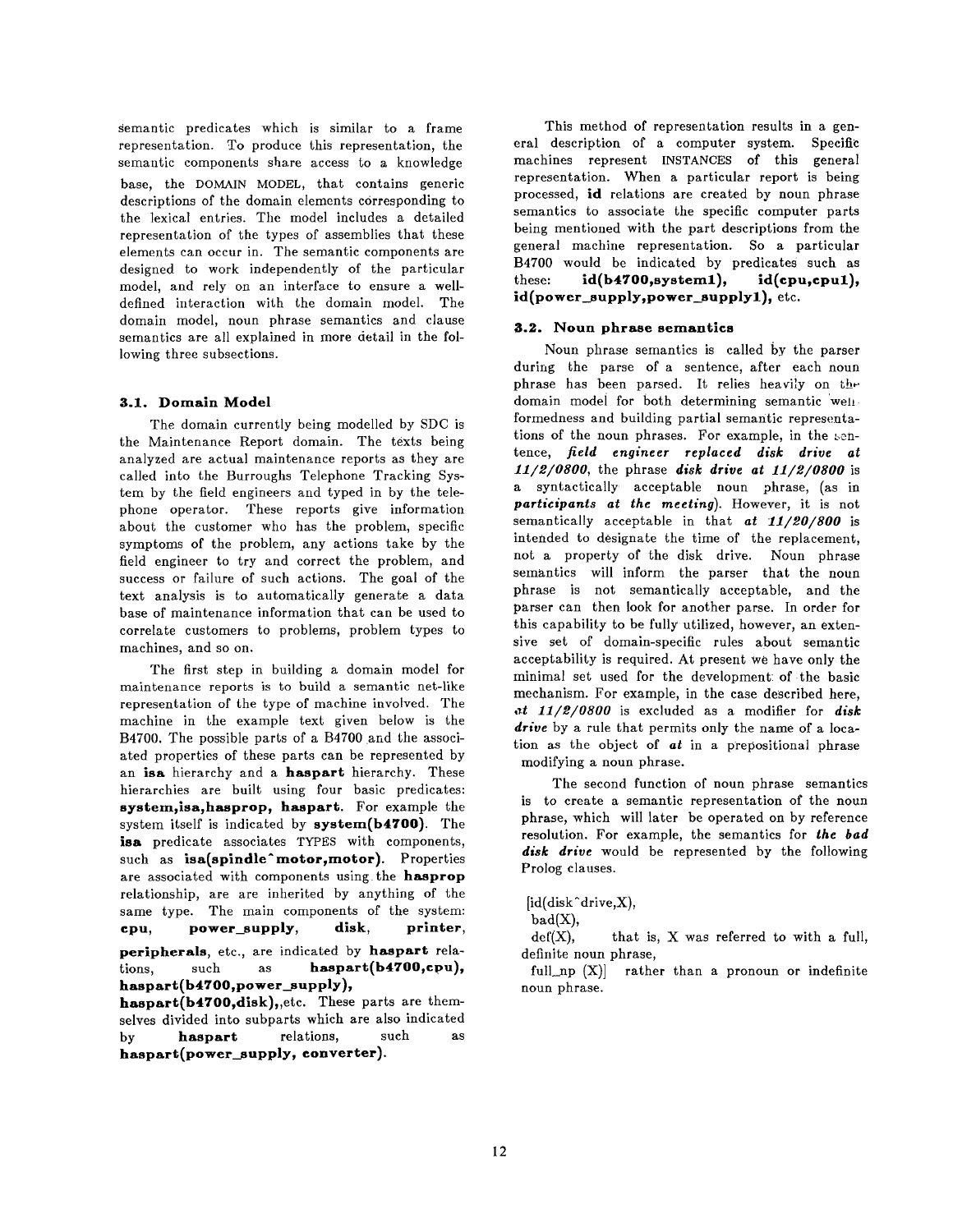### **8.3. Clause semantics**

In order to produce the correct predicates and the correct instantiations, the verb is first decomposed into a semantic predicate representation appropriate for the domain. The arguments to the predicates constitute the SEMANTIC ROLES of the verb, which are similar to cases. There are domain specific criteria for selecting a range of semantic roles. In this domain the semantic roles include: **agent,lnstrument,theme, objectl,object2, symptom and mod.** Semantic roles can be filled either by a syntactic constituent supplied by a mapping rule or by reference resolution, requiring close cooperation between semantics and reference resolution. Certain semantic roles are categorized as ESSENTIAL, so that pragmatics knows that they need to be filled if there is no syntactic constituent available. The default categorization is NON-ESSENTIAL, which does not require that the role be filled. Other semantic roles are categorized as NON-SPECIFIC or SPECIFIC depending on whether or not the verb requires a specific referent for that semantic role (see Section 4). The example given in Section 5 illustrates the use of both a non-specific semantic role and an essential semantic role. This section explains the decompositions of the verbs relevant to the example, and identifies the important semantic roles.

The decomposition of *have* is very domain specific.

have $(\text{time}(\text{Per}))$  < -

symptom(object1(O1),symptom(S),time(Per))

It indicates that a particular symptom is associated with a particular object, as in 'the disk drive has select lock." The **object1** semantic role would be filled by the disk drive, the subject of the clause, and the **symptom** semantic role would be filled by *select lock,* the object of the clause. The time(Per) is always passed around, and is occasionally filled by a time adjunct, as in *the disk drive had select lock at 0800.* 

In addition to the mapping rules that are used to associate syntactic constituents with semantic roles, there are selection restrictions associated with each semantic role. The selection restrictions for *have* test whether or not the filler of the **objectl**  role is allowed to have the type of symptom that fills the symptom role. For example, only disk drives have select locks.

# **Mapping Rules**

The decomposition of *replace,* is also a very domain specific decomposition that indicates that an **agent** can use an **instrument** to exchange two **objects.** 

 $replace(time(Per)) < -$ cause(agent(A),  $use(instrument(I)),$  $exchange(object1(O1), object2(O2), time(Per))$ 

The following mapping rule specifies that the **agent**  can be indicated by the subject of the clause.

 $agent(A) \leq -subject(A) \neq X$ 

The mapping rules make use of intuitions about syntactic cues for indicating semantic roles first embodied in the notion of case [Fillmore1968,Palmer1981]. Some of these cues are quite general, while other cues are very verb-specific. The mapping rules can take advantage of generalities like 'SUBJECT to AGENT" syntactic cues while still preserving context sensitivities. This is accomplished by making the application of the mapping rules 'situation-specific" through the use of PREDICATE ENVIRONMENTS. The previous rule is quite general and can be applied to every **agent**  semantic role in this domain. This is indicated by the X on the right hand side of the "/" which refers to the predicate environment of the **agent**, i.e., anything. Other rules, such as "WITH-PP to OBJECT2." are much less general, and can only apply under a set of specific circumstances. The predicate environments for an object1 and object2 are specified more explicitly. An object1 can be the object of the sentence if it is contained in the semantic decomposition of a verb that includes an **agent** and belongs to the *repair* class of verbs. An **object2** can be indicated by a *with* prepositional phrase if it is contained in the semantic decomposition of a replace verb:

 $object1(Part1) < obj(Part1) /$   $cause(agent(A), Repa)$ 

 $object2(Part2) < pp(with, Part2)$  /  $cause(agent(A), use(I, exchange(object 1(01), object$ 

## **Selection Restrietlons**

The selection restriction on an **agent** is that it must be a field engineer, and an **instrument** must be a tool. The selection restrictions on the two objects are more complicated, since they must be machine parts, have the same type, and yet also be distinct objects. In addition, the first object must already be associated with something else in a **haspart** relationship, in other words it must already be included in an existing assembly. The opposite must be true of the second object: it must not already be included in an assembly, so it must not be associated with anything else in a haspart relationship.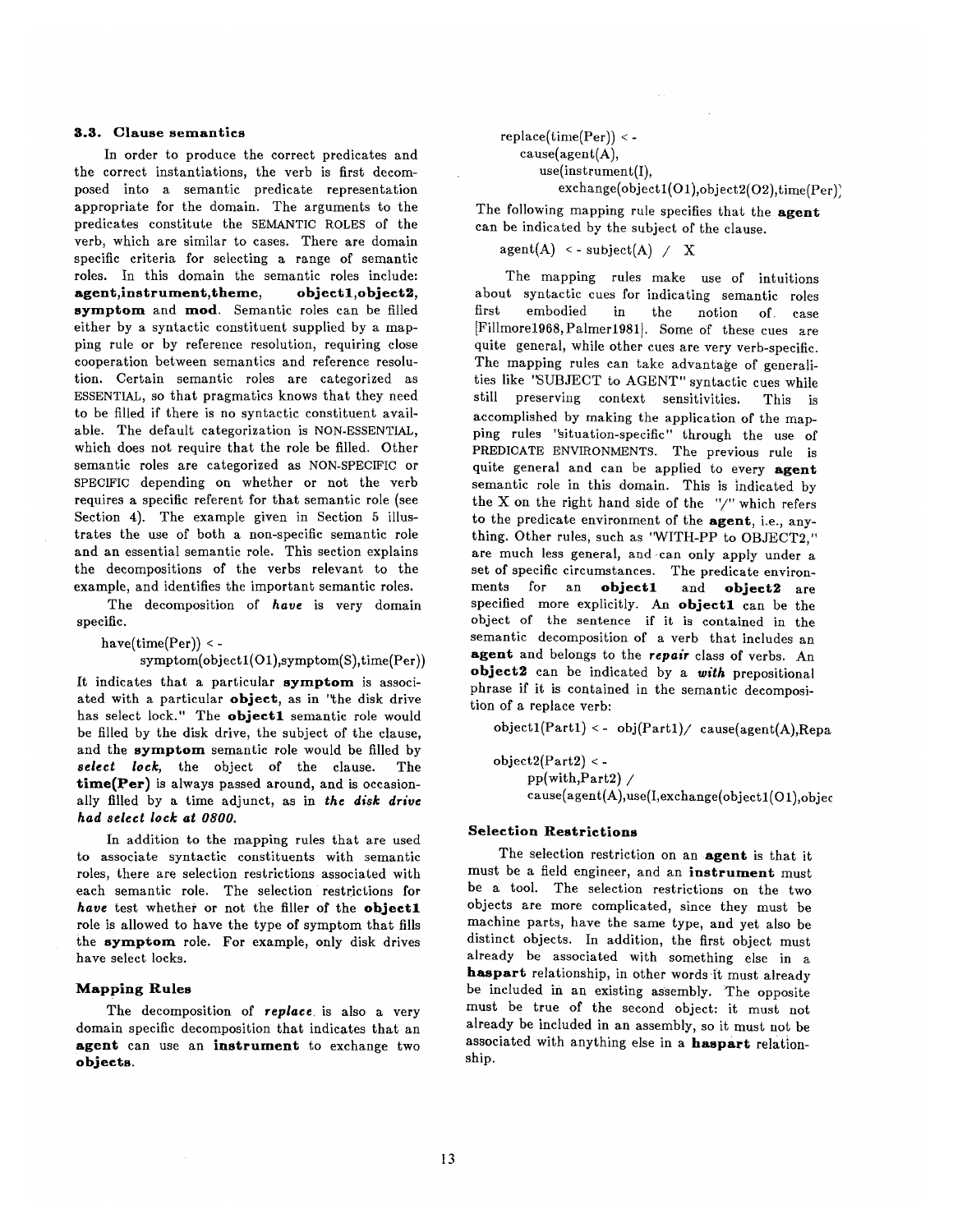There is also a pragmatic restriction associated with both objects that has not been associated with any of the semantic roles mentioned previously. Both **object1 and object2** are essential semantic roles. Whether or not they are mentioned explicitly in the sentence, they must be filled, preferably by an an entity that has already been mentioned, but if not that, then entities will be created to fill them [Palmer1983]. This is accomplished by making an explicit cull to reference resolution to find referents for essential semantic roles, in the same way that reference resolution is called to find the referent of a noun phrase. This is not done for non-essential roles, such as the **agent** and the instrument in the same verb decomposition. If they are not mentioned they are simply left unfilled. The instrument is rarely mentioned, and the **agent** could easily be left out, as in *The disk drive was replaced at 0800. 3* In other domains, the **agent** might be classified as obligatory, and then it wold have to be filled in.

There is another semantic role that has an important pragmatic restriction on it in this example, the **object2** semantic role in *wait* for  $\hat{p}$ *part* (awp).

 $idiomVerb(wait `for `part.time(Per)) < -$ 

 $ordered(object1(O1), object2(O2), time(Per))$ 

The semantics of *wait "for "part* indicates that a particular type of part has been ordered, and is expected to arrive. But it is not a specific entity that might have already been mentioned. It is a more abstract object, which is indicated by restricting it to being non-specific. This tells reference resolution that although a syntactic constituent, preferably the object, can and should fill this semantic role, and must be of type **machine-part,** that reference resolution should not try to find a specific referent for it (see Section 4).

The last verb representation that is needed for the example is the representation of *be.* 

 $be(\text{time}(Per)) < -$ 

attribute(theme(T),mod(M),time(Per))

In this domain *be* is used to associate predicate adjectives or nominals with an object, as in *disk drive is up* or *spindle motor is bad.* The representation merely indicates that a **mod**ifier is associated with an theme in an attribute relationship. Noun phrase semantics will eventually produce the same representation for *the bad spindle motor,*  although it does not yet.

### **4. Reference Resolution**

Reference resolution is the component which keeps track of references to entities in the discourse. It creates labels for entities when they are first directly referred to, or when their existence is implied by the text, and recognizes subsequent references to them. Reference resolution is called from clause semantics when clause semantics is ready to instantiate a semantic role. It is also called from pragmatic restrictions when they specify a referent whose existence is entailed by the meaning of a verb.

The system currently covers many cases of singular and plural noun phrases, pronouns, *one***anaphora,** nominalizations, and non-specific noun phrases; reference resolution also handles adjectives, prepositional phrases and possessive pronouns modifying noun phrases. Noun phrases with and without determiners are accepted. Dates, part numbers, and proper names are handled as special cases. Not yet handled are compound nouns, quantified noun phrases, conjoined noun phrases, relative clauses, and possessive nouns.

The general reference resolution mechanism is described in detail in [Dahl1986]. In this paper the focus will be on the interaction between reference resolution and clause semantics. The next two sections will discuss how reference resolution is affected by the different types of semantic roles.

## **4.1. Obligatory Constituents and Essential Semantic Roles**

A slot for a syntactically obligatory constituent such as the subject appears in the intermediate representation whether or not a subject is overtly present in the sentence. It is possible to have such a slot because the absence of a subject is a syntactic fact, and is recognized by the parser. Clause semantics calls reference resolution for such an implicit constituent in the same way that it calls reference resolution for explicit constituents. Reference resolution treats elided noun phrases exactly as it treats pronouns, that is by instantiating them to the first member of a list of potential pronominal referents, the **FocusList.** The general treatment of pronouns resembles that of[Sidnerl979], although there are some important differences, which are discussed in detail in [Dahl1986]. The hypothesis that elided noun phrases can be treated in much the same way as pronouns is consistent with previous claims by [Gunde11980], and [Kameyama1985], that in languages which regularly allow zero-np's, the zero corresponds to the focus. If these claims are correct, it is not surprising that in a sublanguage that allows zero-np's, the zero should also correspond to the focus.

<sup>3</sup>Note that an elided subject is handled quite differently, as in *replaced*  disk drive. Then the missing subject is assumed to fill the agent role, and an **appropriate referent is** found by reference resolution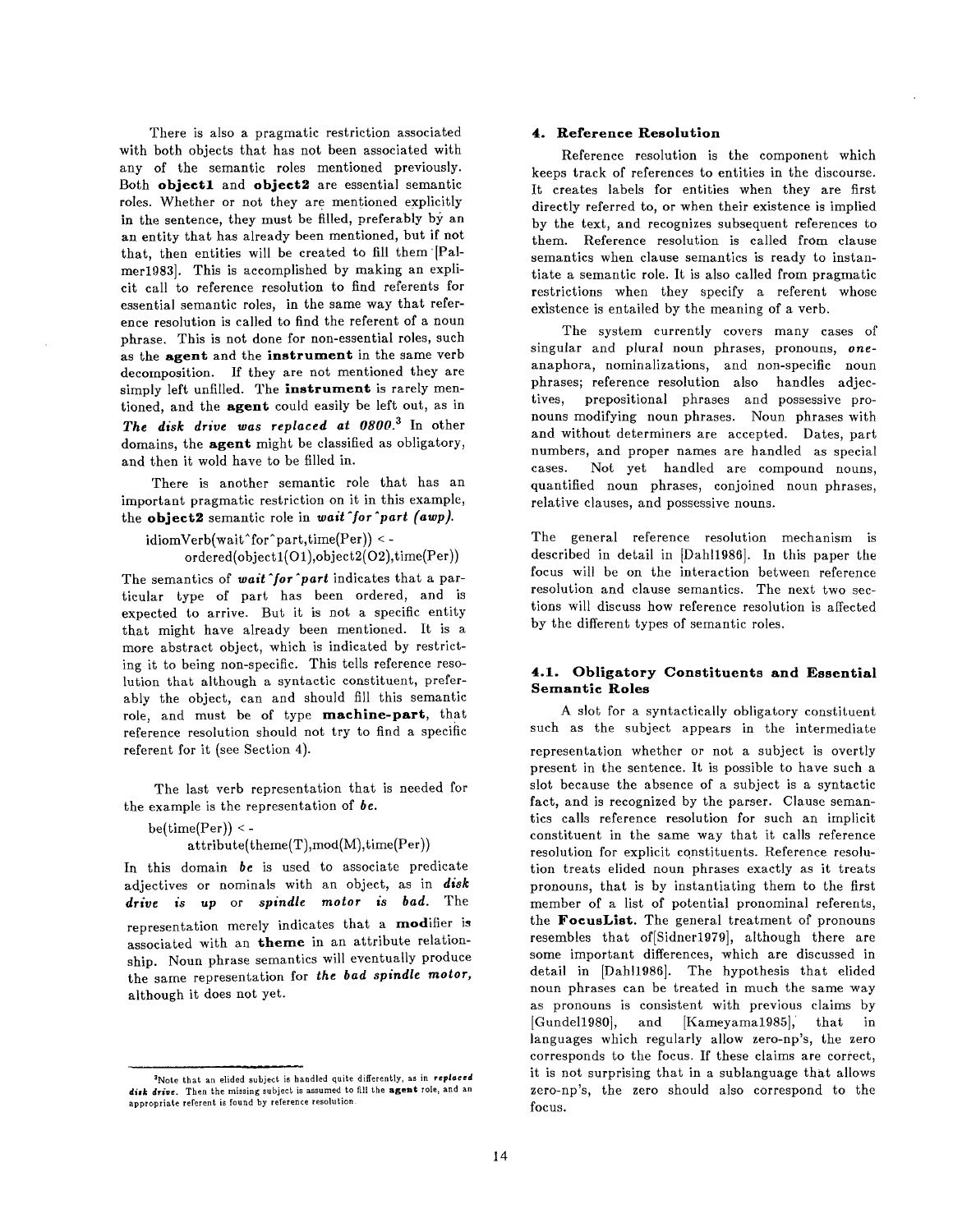After control returns to clause semantics from reference resolution, semantics checks the selectional restrictions for that referent in that semantic role of that verb. If the selectional restrictions fail, backtracking into reference resolution occurs, and the next candidate on the FocusList is instantiated as the referent. This procedure continues until a referent satisfying the selectional restrictions is found. For example, in *Disk drive is down. Has select lock,* the system instantiates the disk drive, which at this point is the first member of the **FocusList,** as the **objectl of** *have:* 

# **[event39]**   $have$ (time(time1)) **symptom(objectl([drivel0]),**  symptom([locklT]),  $time(time1))$

Essential roles might also not be expressed in the sentence, but their absence cannot be recognized by the parser, since they can be expressed by syntactically optional constituents. For example, in *the field engineer replaced the motor.,* the new replacement motor is not mentioned, although in this domain it is classified as semantically essential. With verbs like *replace,* the type of the replacement, *motor,* in this case, is known because it has to be the same type as the replaced object. Reference resolution for these roles is called by pragmatic rules which apply when there is no overt syntactic constituent to fill a semantic role. Reference resolution treats these referents as if they were full noun phrases without determiners. That is, it searches through the context for a previously mentioned entity of the appropriate type, and if it doesn't find one, it creates a new discourse entity. The motivation for treating these as full noun phrases is simply that there is no reason to expect them to be in focus, as there is for elided noun phrases.

## **4.2. Noun Phrases in Non-Speclfie Contexts**

Indefinite noun phrases in contexts like *the field engineer ordered a disk drive* are generally associated with two readings. In the specific reading the disk drive ordered is a particular disk drive, say, the one sitting on a certain shelf in the warehouse. In the non-specific reading, which is more likely in this sentence, no particular disk drive is meant; any disk drive of the appropriate type will do. Handling noun phrases in these contexts requires careful integration of the interaction between semantics and reference resolution, because semantics knows about the verbs that create non-specific contexts, and reference resolution knows what to do with noun phrases in these

contexts. For these verbs a constraint is associated with the semantics rule for the semantic role **object2** which states that the filler for the **object2**  must be non-specific.<sup>4</sup> This constraint is passed to reference resolution, which represents a non-specific noun phrase as having a variable in the place of the pointer, for example, **id(motor,X)**.

Non-specific semantic roles can be illustrated using the **object2** semantic role in *wait~for^part (awp).* The part that is being *awaited* is nonspecific, i.e., can be any part of the appropriate type. This tells reference resolution not to find a specific referent, so the referent argument of the id relationship is left as an uninstantiated variable. The analysis of *fe is awp spindle motor* would fill the **objectl** semantic role with tel from id(fe,fel), and the **object2** semantic role with X from **id(spindle motor, X),** as in **ordered(objectl(fel),object2(X)).** If the spindle motor is referred to later on in a relationship where it must become specific, then reference resolution can instantiate the variable with an appropriate referent such as **spindle^motor3** (See Section 5.6).

## **5. Sample Text: A sentence-by-sentence analysis**

The sample text given below is a slightly emended version of a maintenance report. The parenthetical phrases have been inserted. The following summary of an interactive session with PUN-DIT illustrates the mechanisms by which the syntactic, semantic and pragmatic components interact to produce a representation of the text.

- 1. disk drive (was) down (at) 11/16-2305.
- 2. (has) select lock.
- 3. spindle motor is bad.
- 4. (is) awp spindle motor.
- 5. (disk drive was) up (at) 11/17-1236.
- 6. replaced spindle motor.

# **5.1. Sentence 1: Disk drive was down at 11/16-230G.**

As explained in Section 3.2 above, the noun phrase *disk drive* leads to the creation of an **id** of *the form: id(disk<sup>drive,[drive1])* Because dates</sup> and names generally refer to unique entities rather than to exemplars of a general type, their **ids** do not contain a type argument: **date([ll/16- 1100**]), name([paoli]).

<sup>4</sup> The specific reading is not available at present, since it **is** considered to be unlikely to occur in this domain.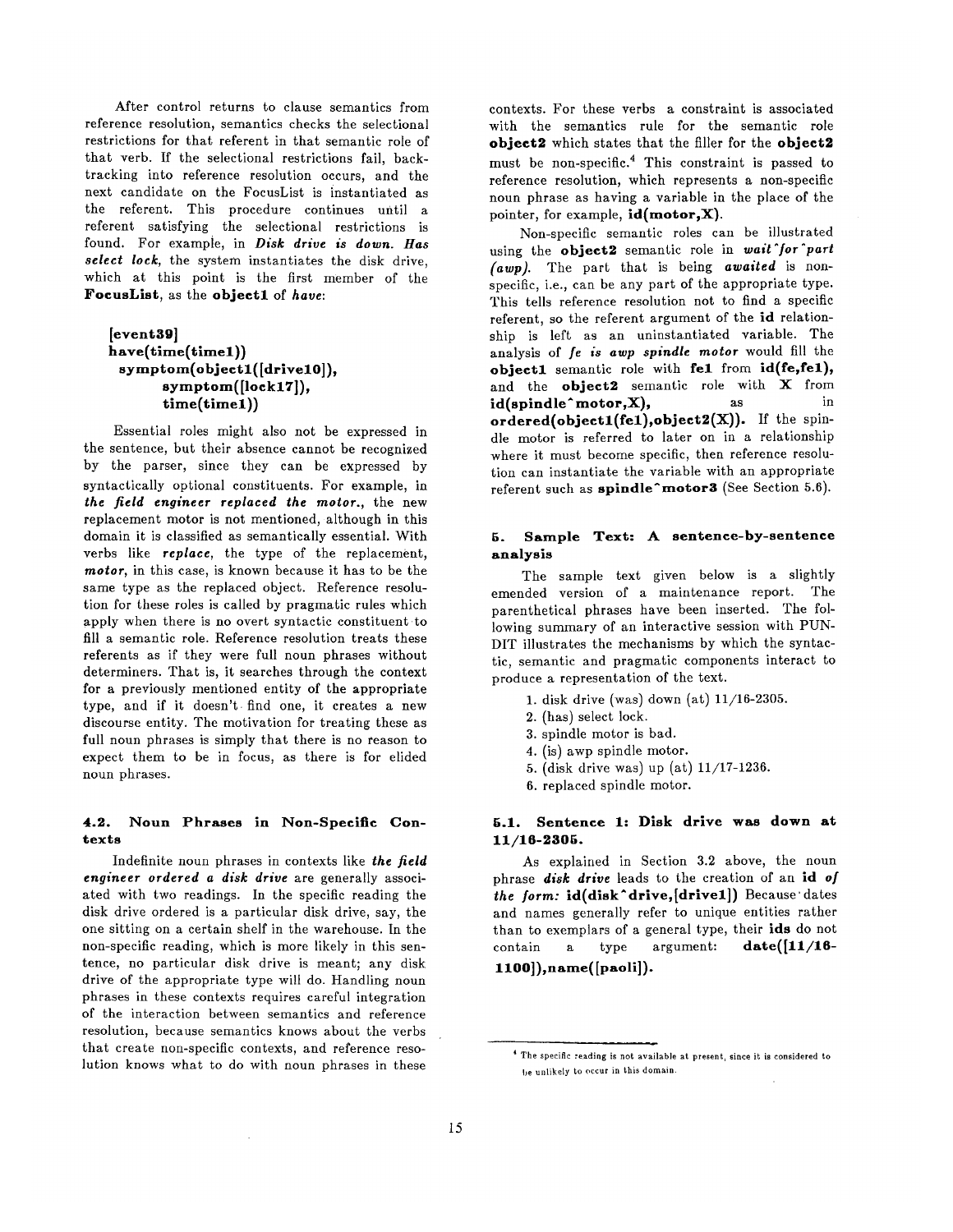The interpretation of the first sentence of the report depends on the semantic rules for the predicate *be.* The rules for this predicate specify three semantic roles, an theme to whom or which is attributed a modifier, and the **time.** After a mapping rule in the semantic component of the system instantiates the **theme** semantic role with the sentence subject, *disk drive*, the reference resolution component attempts to identify this referent. Because *disk drive* is in the first sentence of the discourse, no prior references to this entity can be found. Further, this entity is not presupposed by any prior linguistic expressions. However, in the maintenance domain, when a disk drive is referred to it can be assumed to be part of a B3700 computer system. As the system tries to resolve the reference of the noun phrase *disk drive* by looking for previously mentioned disk drives, it finds that the mention of a disk drive presupposes the existence of a system. Since no system has been referred to, a pointer to a system is created at the same time that a pointer to the disk drive is created.

Both entities are now available for future reference. In like fashion, the propositional content of a complete sentence is also made available for future reference. The entities corresponding to propositions are given event labels; thus eventl is the pointer to the first proposition. The newly created disk drive, system and event entities now appear in the discourse information in the form of a list along with the date.

# **id(event,[eventl]) id(dlsk** ^ drive, [drivel]) **date([11/le-2305]) id(system, [system1])**

Note however, that only those entities which have been explicitly mentioned appear in the **FocusList:** 

**FocusList: [[event1], [drlvel], [11/16-2305]]** 

The propositional entity appears at the head of the focus list followed by the entities mentioned in full noun phrases.<sup>5</sup>

In addition to the representation of the new event, the pragmatic information about the developing discourse now includes information about partwhole relationships, namely that drivel is a part which is contained in **systeml.** 

## **Part-Whole Relationships: haspart([systeml],[drivel])**

The complete representation of **eventl,** appearing in the event list in the form shown below, indicates that at the time given in the prepositional phrase *at 11/16-2505* there is a state of affairs denoted as **eventl** in which a particular disk drive, i.e., **drivel,** can be described as *down.* 

## [eventl] be(time([ll/1B-2305])) **attrlbute(theme([drivel]** }, mod(down),time([ll/16-230G]))

# **5.2. Sentence 2: Has select lock.**

The second sentence of the input text is a sentence fragment and is recognized as such by the parser. Currently, the only type of fragment which can be parsed can have a missing subject but must have a complete verb phrase. Before semantic analysis, the output of the parse contains, among other things, the following constituent list:  $[subj([X]),obj([Y])].$  That is, the syntactic component represents the arguments of the verb as variables. The fact that there was no overt subject can be recognized by the absence of semantic information associated with  $X$ , as discussed in Section 3.2. The semantics for the maintenance domain sublanguage specifies that the thematic role instantiated by the direct object of the verb *to have* must be a symptom of the entity referred to by the subject. Reference resolution treats an empty subject much like a pronominal reference, that is, it proposes the first element in the FoeusList as a possible referent. The first proposed referent, event1 is rejected by the semantic selectional constraints associated with the verb *have,* which, for this domain, require the role mapped onto the subject to be classified as a machine part and the role mapped onto the direct object to be classified as a symptom. Since the next item in the **FocusList, drivel,** is a machine part, it passes the selectional constraint and becomes matched with the empty subject of *has select lock.*  Since no select lock has been mentioned previously, the system creates one. For the sentence as a whole then, two entities are newly created: the select lock ([loekl]) and the new propositional event  $(\text{[event2]})$ :  $id(\text{event, [event2]})$ id(select^lock,[lock1]). The following representation is added to the event list, and the **FoeusList**  and **Ids** are updated appropriately. 6

> **[event2]**  have(time(time1)) **symptom(objectl([drivel]),**   $symptom([lock 1]),time(time 1))$

 $5$  The order in which full noun phrase mentions are added to  $\mu$ **FocusList** depends on **their syntactic function and** linear order, For full noun phrases, direct object mentions **precede subject mentions followed by** all **other** mentions given in the order **in which they occur in the sentence. See**  [Dahl1986], for details.

<sup>6</sup> This version only deals with explicit mentions of time, so for **this sen**tence the time argument is filled in with a gensym that stands for an unknown **time** period, The current version of FUNDlT uses verb **tense and** verb semantics to derive implicit time arguments.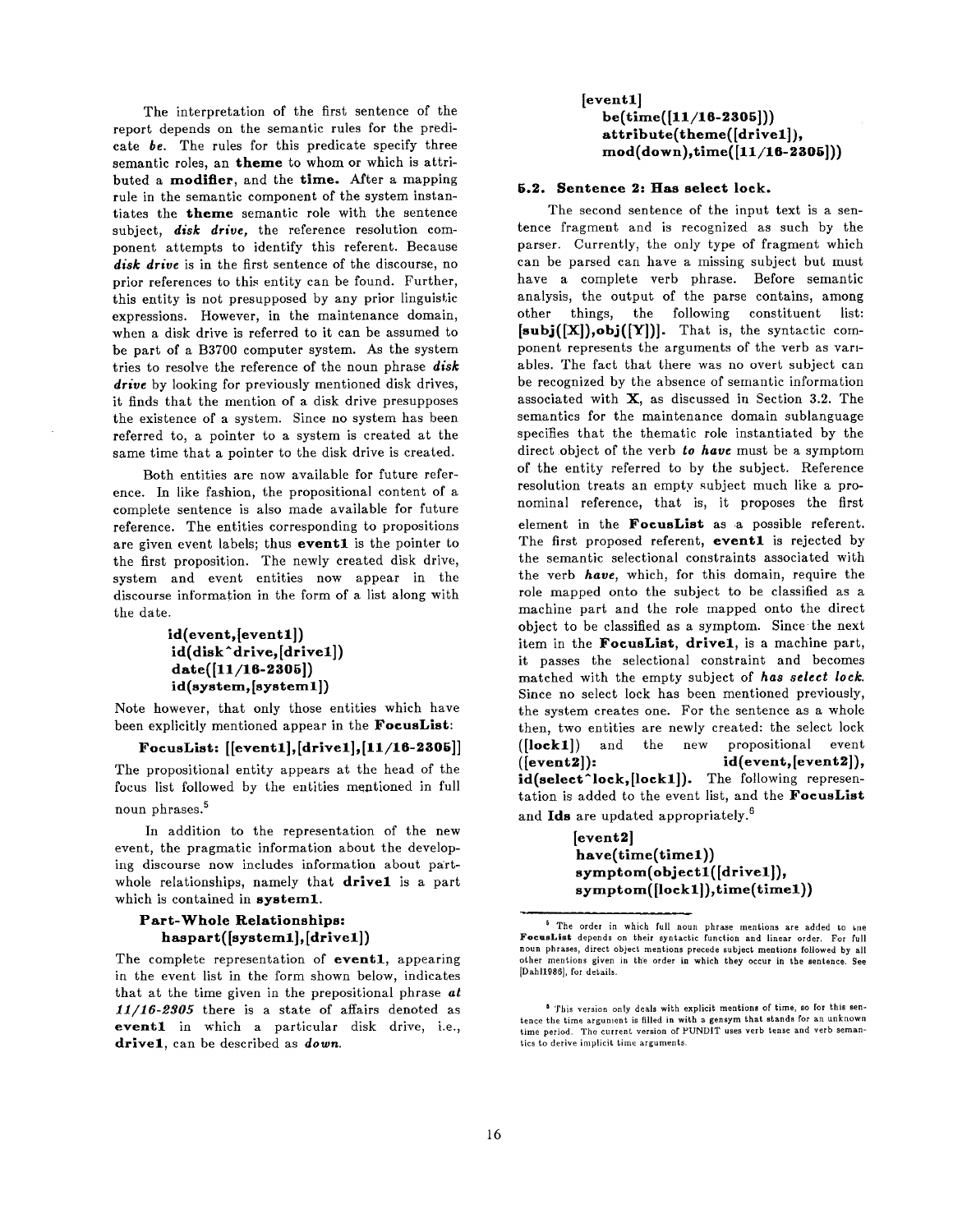### **5.3. Sentence 3: Motor is bad.**

In the third sentence of the sample text, a new entity is mentioned, *motor.* Like *disk drive* from sentence 1, *motor* is a dependent entity. However, the entity it presupposes is not a computer system, but rather, a disk drive. The newly mentioned motor becomes associated with the previously mentioned disk drive.

After processing this sentence, the new entity **motor3** is added to the FocusList along with the new proposition **event3.** Now the discourse information about part-whole relationships contains information about both dependent entities, namely that **motorl** is a part of **drivel** and that drivel is a part of **systeml.** 

```
haspart([drivel], [motor 1]) 
haspart([systeml], [drivel])
```
### **5.4. Sentence 4: is awp spindle motor.**

*Awp* is an abbreviation for an idiom specific to this domain, *awaiting part.* It has two semantic roles, one of which maps to the sentence subject. The second maps to the direct object, which in this case is the non-specific spindle motor as explained in Section 4.2. The selectional restriction that the first semantic role of *awp* be an engineer causes the reference resolution component to create a new engineer entity because no engineer has been mentioned previously. After processing this sentence, the list of available entities has been incremented by three:

```
id(event, [event4]) 
id(part,[ 2317]) 
id(field ^ engineer, [englneer 1])
```
The new event is represented as follows:

```
[event4] 
idiomVerb(wait ^ for ^ par t,time(time2)) 
wait(objectl([engineerl]), 
    object 2 ([_2317]),time(tlme2))
```
**5.5. Sentence 5: disk drive was up at**  11/17-0800 In the emended version of sentence 5 the *disk drive* is presumed to be the same drive referred to previously, that is, drivel. The semantic analysis of sentence 5 is very similar to that of sentence 1. As shown in the following event representation, the predicate expressed by the modifier *up* is attributed to the theme **drivel** at the specified time.

> **[eventS] be(tlme([11/17-12361) ) attribute(theme([drivel]), mod(up),tlme( [11/17-123@] ))**

#### **5.6. Sentence @: Replaced motor.**

The sixth sentence is another fragment consisting of a verb phrase with no subject. As before, reference resolution tries to find a referent in the

current **FocusList** which is a semantically acceptable subject given the thematic structure of the verb and the domain-specific selectional restrictions associated with them. The thematic structure of the verb *replace* includes an agent role to be mapped onto the sentence subject. The only **agent** in the maintenance domain is a field engineer. Reference resolution finds the previously mentioned engineer created for *awp spindle motor*, [engineer1]. It does not find an instrument, and since this is not an essential role, this is not a problem. It simply fills it in with another gensym that stands for an unknown filler, **unknownl.** 

When looking for the referent of a spindle motor to fill the object1 role, it first finds the non-specific spindle motor also mentioned in the *awp spindle motor* sentence, and a specific referent is found for it. However, this fails the selection restrictions, since although it is a machine part, it is not already associated with an assembly, so backtracking occurs and the referent instantiation is undone. The next spindle motor on the FocusList is the one from *spindle*  motor is bad, ([motor1]). This does pass the selection restrictions since it participates in a **haspart**  relationship.

The last semantic role to be filled is the **object2** role. Now there is a restriction saying this role must be filled by a machine part of the same type as object1, which is not already included in an assembly, viz., the non-specific spindle motor. Reference resolution finds a new referent for it, which automatically instantiates the variable in the **id**  term as well. The representation can be decomposed further into the two semantic predicates **missing**  and **included,** which indicate the current status of the parts with respect to any existing assemblies. The **haspart** relationships are updated, with the old **haspart** relationship for **[motorl]** being removed, and a new **haspart** relationship for **[motor3]** being added. The final representation of the text will be passed through a filter so that it can be suitably modified for inclusion in a database.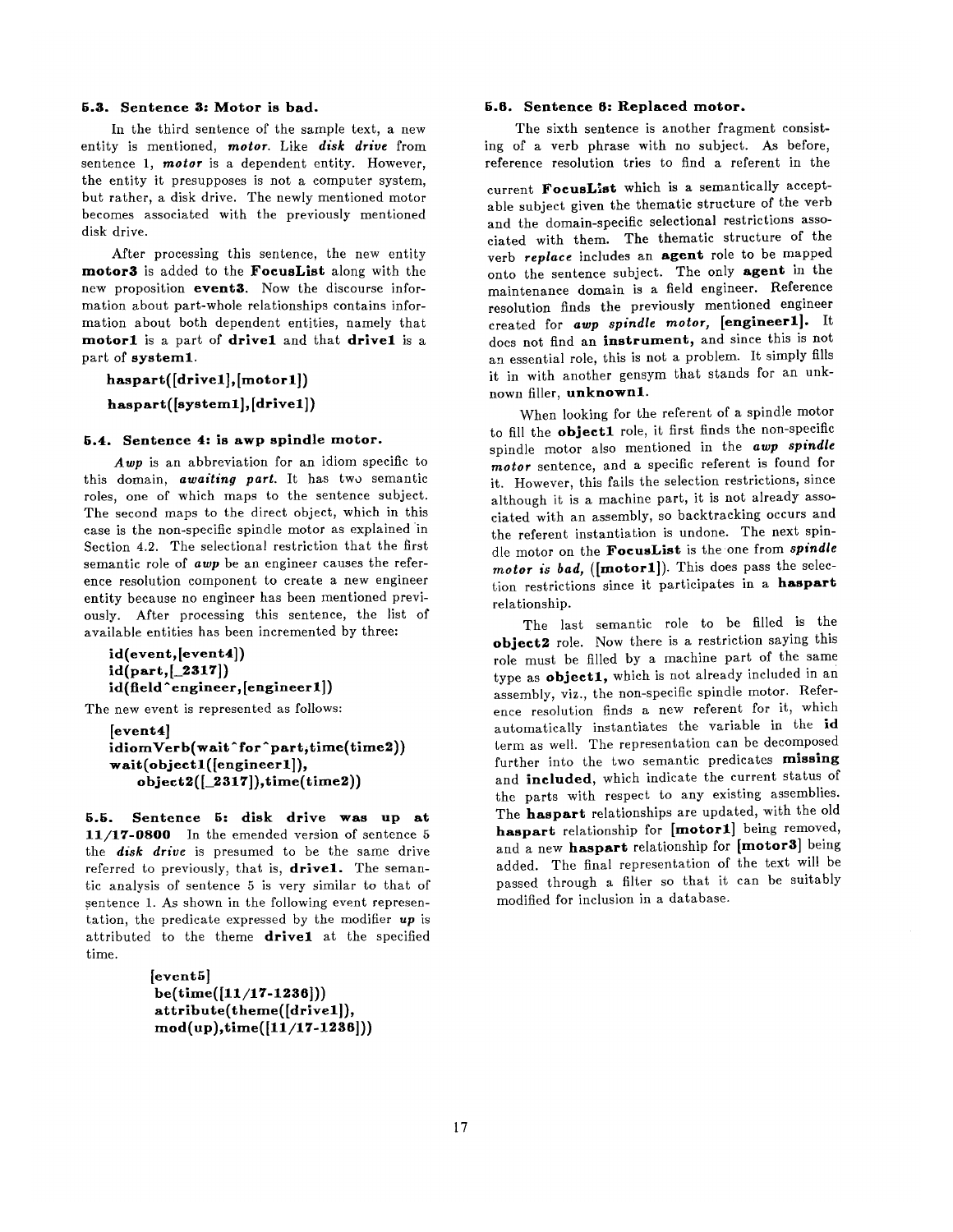```
[event6] 
replace(time(time3))cause(agent([englneerl]), 
   use(instrument(unknownl), 
       exchange(ohjectl([motorl]), 
             objeet2([motor2]), 
             tlme(tlme3)))) 
included(object 2([motor2]),tlme(tlme3 
missing(object1([motor1]), time(time3)
```
# **Part-Whole Relationships:**

**haspar t([drlvel], [motora]) haspart([systeml],** [drlvel])

## **6. Conclusion**

This paper has discussed the communication between syntactic, semantic and pragmatic modules that is necessary for making implicit linguistic information explicit. The key is letting syntax and semantics recognize missing linguistic entities as implicit entities, so that they can be marked as such, and reference resolution can be directed to find specific referents for the entities. Implicit entities may be either empty syntactic constituents in sentence fragments or unfilled semantic roles associated with domain-specific verb decompositions. In this way the task of making implicit information explicit becomes a subset of the tasks performed by reference resolution. The success of this approach is dependent on the use of syntactic and semantic categorizations such as ELLIDED and ESSENTIAL which are meaningful to reference resolution, and which can guide reference resolution's decision making process.

### **ACKNOWLEDGEMENTS**

We would like to thank Bonnie Webber for her very helpful suggestions on exemplifying semantics/pragmatics cooperation.

#### **REFERENCES**

## [Dahl1986]

Deborah A. Dahl, Focusing and Reference Resolution in PUNDIT, submitted for publication, 1986.

[Dowdlng1986]

John Dowding and Lynette Hirschman, Dynamic Translation for Rule Pruning in Restriction Grammar, submitted to AAAI-86, Philadelphia, 1986.

# [Fillmore1968]

C. J. Fillmore, The Case for Case. In *Universals in Linguistic Theory,* E. Bach and R. T. Harms (ed.), Holt, Rinehart, and Winston, New York, 1968.

[Gundel1980]

Jeanette K. Gundel, Zero-NP Anaphora in Russian. *Chicago Linguistic Society Parasession on Pronouns and Anaphora,*  1980.

### [Hirschman1982]

L. Hirschman and K. Puder, Restriction Grammar in Prolog. In *Proc. of the First International Logic Programming Conference,* M. Van Caneghem (ed.), Association pour la Diffusion et le Developpement de Prolog, Marseilles, 1982, pp. 85-90.

[Hirschman1985]

L. Hirschman and K. Puder, Restriction Grammar: A Prolog Implementation. In *Logic Programming and its Applications,*  D.H.D. Warren and M. VanCaneghem (ed.), 1985.

### [Hirschman1986]

L. Hirschman, Conjunction in Meta-Restriction Grammar. *J. of Logic Programruing,* 1986.

## [Kameyama1985]

Megumi Kameyama, Zero Anaphora: The Case of Japanese, Ph.D. thesis, Stanford University, 1985.

## [Pahner1983]

M. Palmer, Inference Driven Semantic Analysis. In *Proceedings of the National Conference on Artificial Intelligence (AAAI-88),* Washington, D.C., 1983.

### [Palmer1981]

Martha S. Palmer, A Case for Rule Driven Semantic Processing. *Proc. of the 19th ACL Conference,* June, 1981.